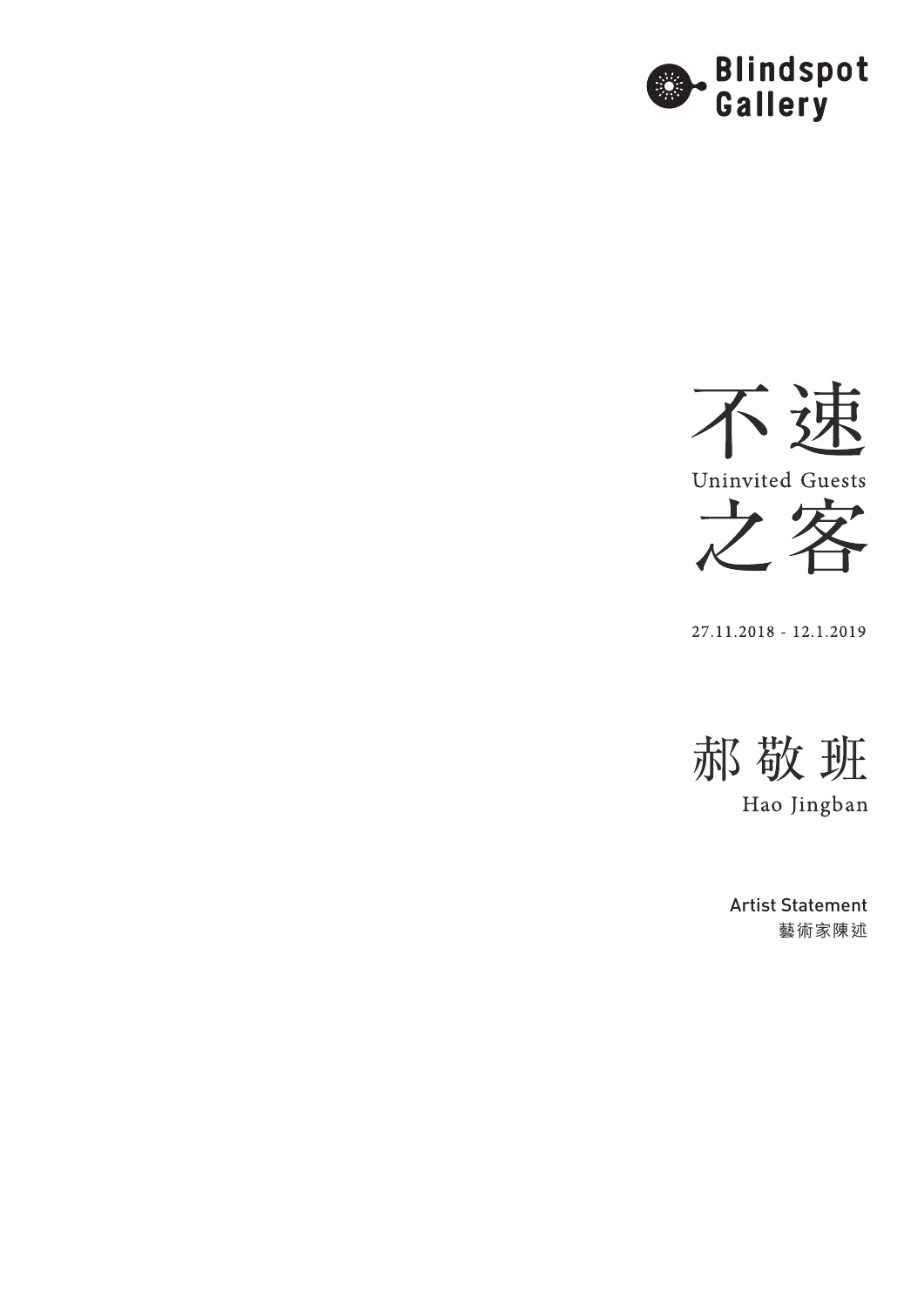

Forsaken Landscapes 《被嫌棄的風景》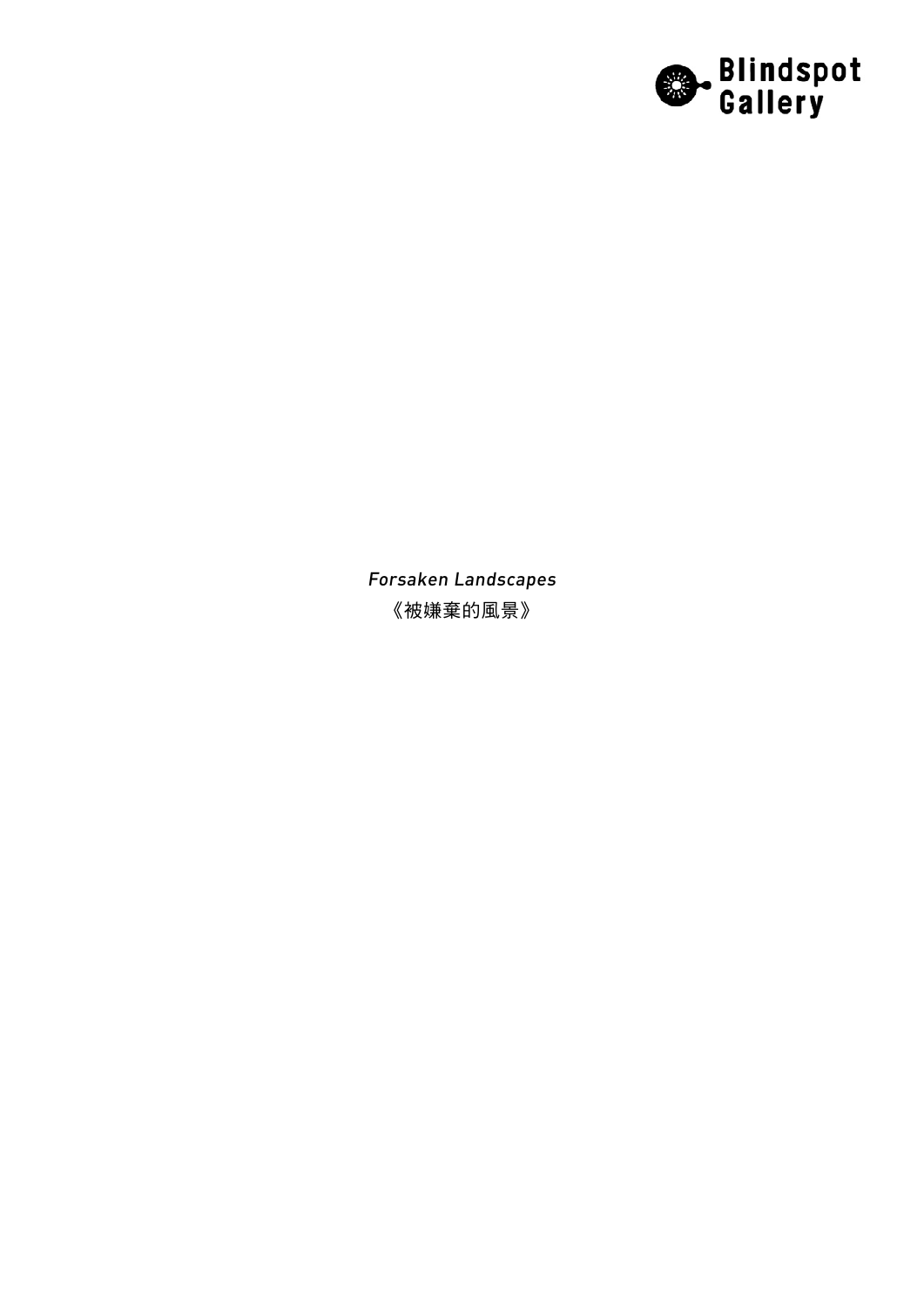

It was the war that first brought the camera to this land once called Manchuria. Two months after the "918 Incident" in 1931, the Asahi Shimbun reported, "The temperature is already 20-30 degree below zero in Manchuria, but people flew in from Tokyo and even Hollywood to witness this important war event." But very quickly, people realized that their filming equipment could not operate in the habituated coldness of Manchuria, and as such, this Manchurian winter escaped the camera's capture. In the century following this cold debut, this landscape takes on a shifting array of symbolism: the land of aspirational pioneers, the brutal battlefields in the war, the rich black earth that yields for the Socialist spirit, and the slowly declining rust belt in the Northeast. Cinematic representations have repeatedly embellished and exploited this land, but because of various reasons, these images have become "undesirable and forsaken". I strip the narrative from these images, leaving only a montage of landscapes, and then invite a "benshi" (a Japanese performer who narrates and interprets silent films) to "re-interpret" the meaning of these landscapes in a live performance. In this performance, can politics let off these Manchurian landscapes? This is a question I want to explore.

—Hao Jingban

是戰爭第一次把攝影機吸引到這片一度叫做滿洲的土地上。918事變爆發兩個月後,《朝 日新聞》這樣報道:「滿洲的氣候已經是零下二三十度的嚴冬,可為了讓全世界目睹這一 特大戰事,不但有從東京也有從好萊塢趕來的人。」但很快人們就開始意識到,在這裡慣 有的寒冷中,攝影機根本無法工作,這個滿洲的冬天如此逃脱了電影的捕捉。關於滿洲的 電影就是以這樣的方式拉開帷幕的,在接下來的大半個世紀中,這裡從一片充滿希望的大 陸,到英勇與絕望並存的戰場,到象徵著社會主義工農開拓精神的「黑土地」,再到逐漸 式微的「東北」地區,這片土地在影像中被反復粉飾、操弄,最終出於各種原因,竟大都 成為了一種「被嫌棄」的影像。我把這些影像原有的敍事從中剝離,留下以風景為主的畫 面的蒙太奇,然後邀請活躍在整個日本電影默片時期的「活弁」在現場重新「説明」這些 風景。在這場表演中,政治能否放過這些滿洲的風景?是我想要探索的問題。

——郝敬班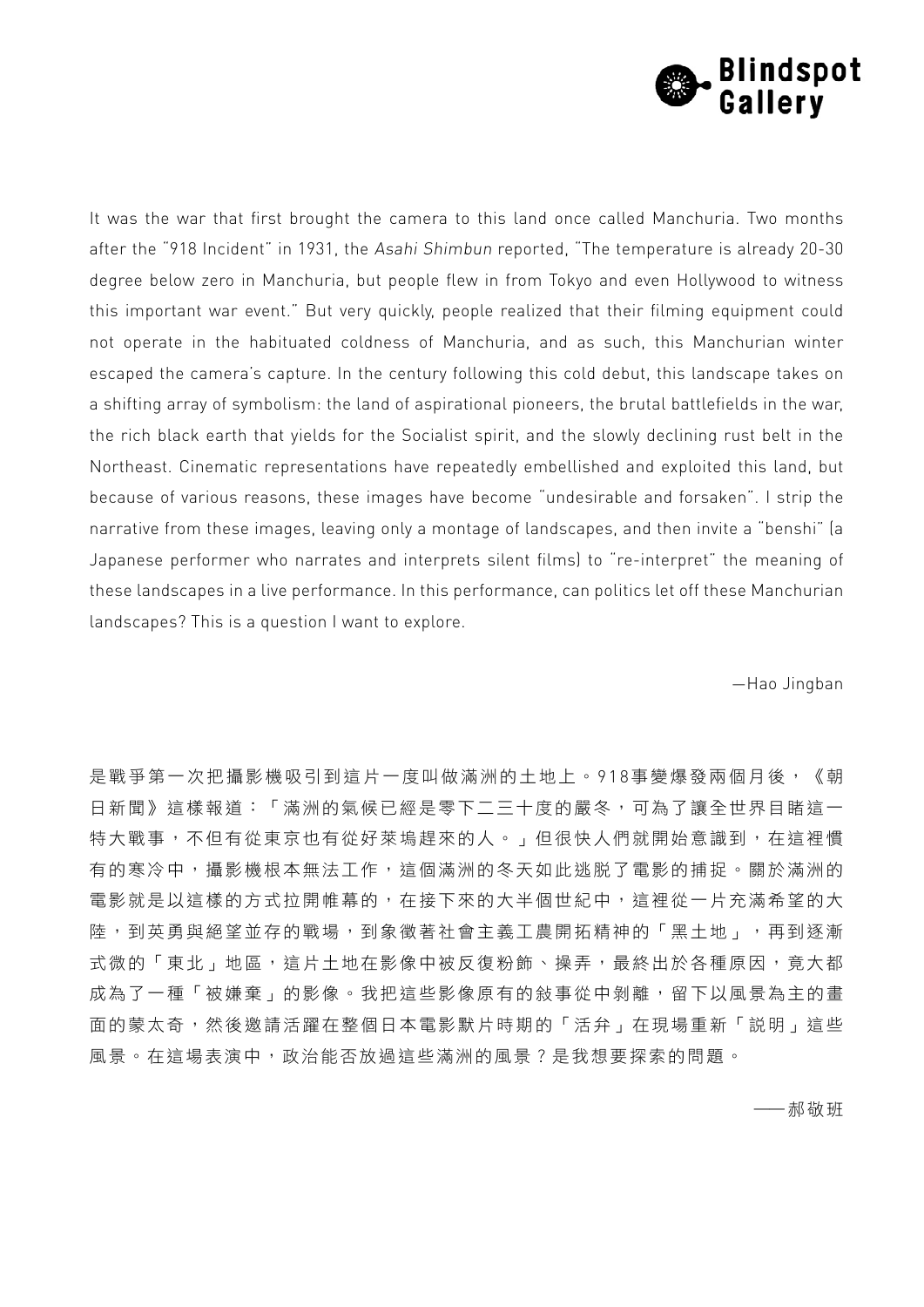

Mr. Miura Plays Masahiko Amakasu 《三浦先生扮演甘粕正彥》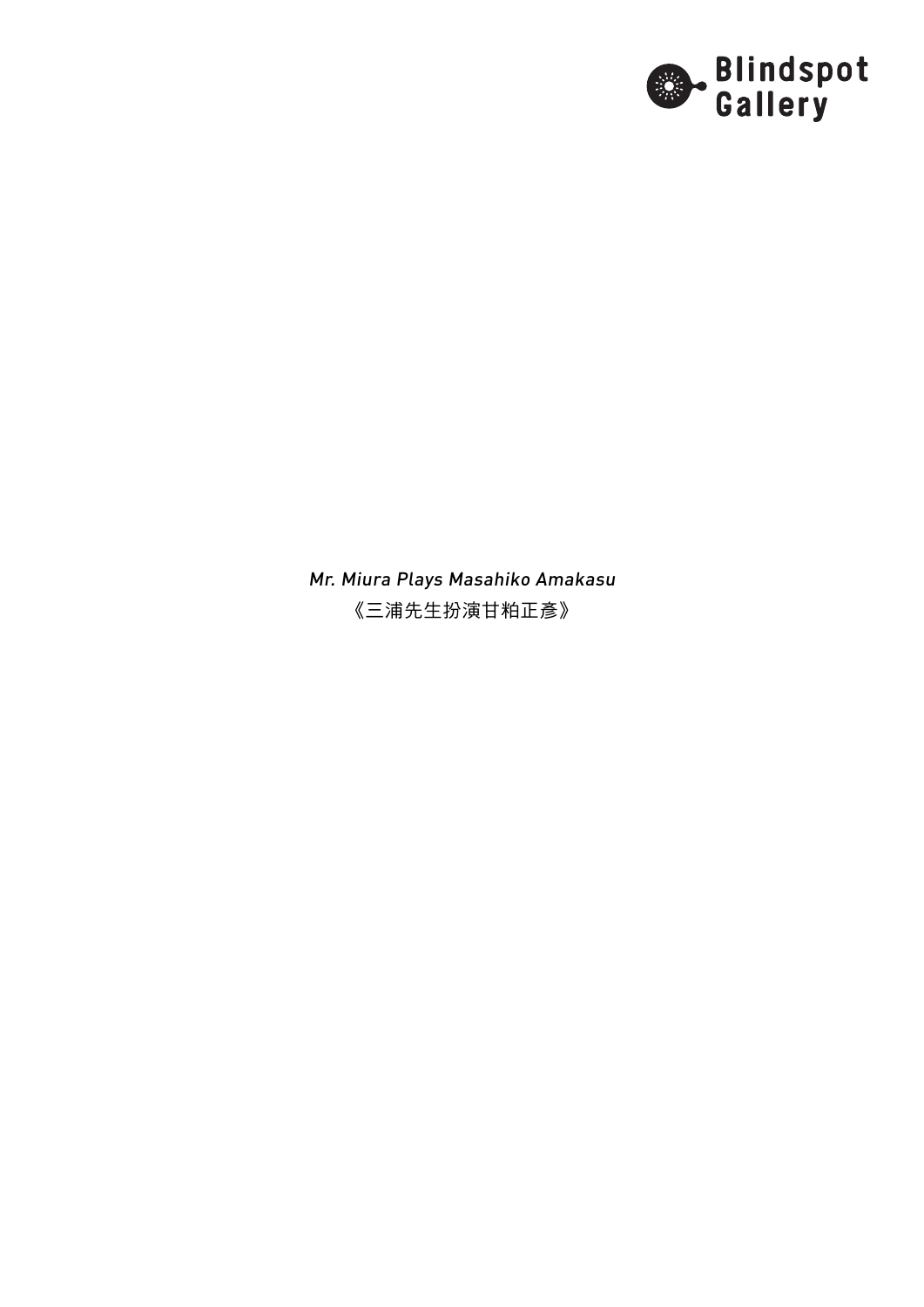

Mr. Kenichi Miura jokes that, if there was an entry in the Guinness World Records for "actor playing largest number of Japanese guizi (devil/villain) roles", he would certainly win that title. In the 1990s, Mr. Miura came to Beijing for study, and has become a professional actor ever since a fateful audition for a TV drama in 2001. From the "Sino-Japanese War" fought in his professional work, to his twenty years of quotidian life in Beijing, the century-long conflicts in Sino-Japanese relationship structure Miura's life in imaginary and real layers. This makes it incredibly difficult to give an authentic account of his life experiences. In real life, Mr. Miura is used to splitting his life into individual and disjunctive "paragraphs". Masahiko Amakasu, the second director of the Manchukuo Film Association, chose a particularly banal and laughable senryū as his parting words before committing suicide in Manchuria. I arranged a scene, where Mr. Miura and the Masahiko Amakasu he plays achieve a temporary "armistice" through a game .

—Hao Jingban

三浦研一先生説,如果申請一項吉尼斯世界紀錄——世界上演「日本鬼子」最多的人,一定 非他莫屬。90年代中期,三浦先生因求學來到北京,但從2001年的一次影視劇面試開始,他 完全投入了表演行業。從工作中需要日常面對的「中日戰爭」,到自己這二十多年在北京的 生活經驗,近一個世紀紛擾的中日關係虛虛實實地疊進他的人生,描述他這樣的經驗是一個 充滿挑戰的工作。現實中,三浦先生習慣用一個個「段子」切開他的人生。「滿映」的第二 任理事長甘粕正彦也選擇了一首通俗度到引人發笑的川柳作為在滿洲自殺的「辭世之句」。 我安排了一場戲,讓三浦先生和他扮演的甘粕正彦在一場遊戲中暫時「和解」。

——郝敬班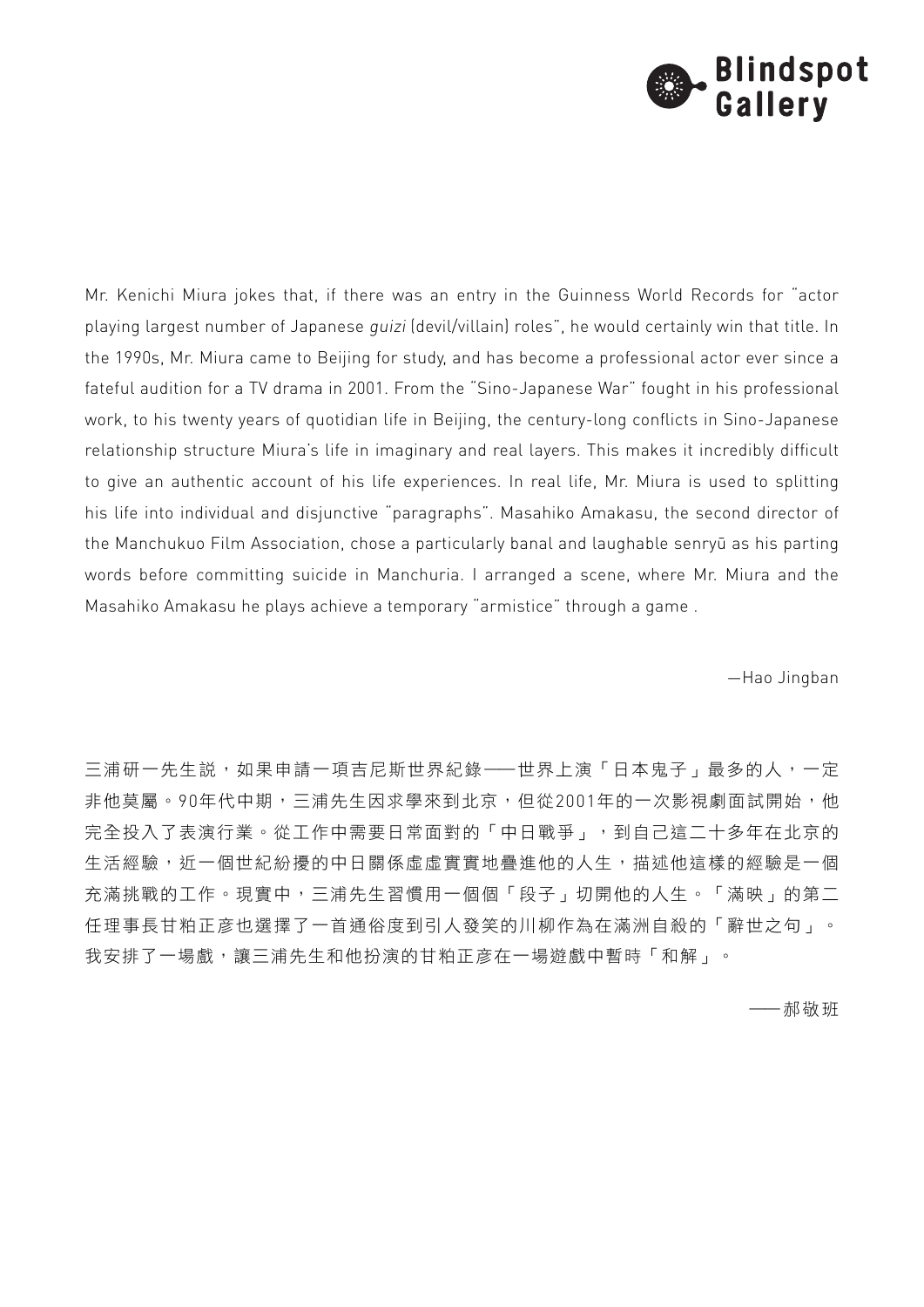

From South Lake Park to Hongqi Street 《從南湖公園到紅旗街》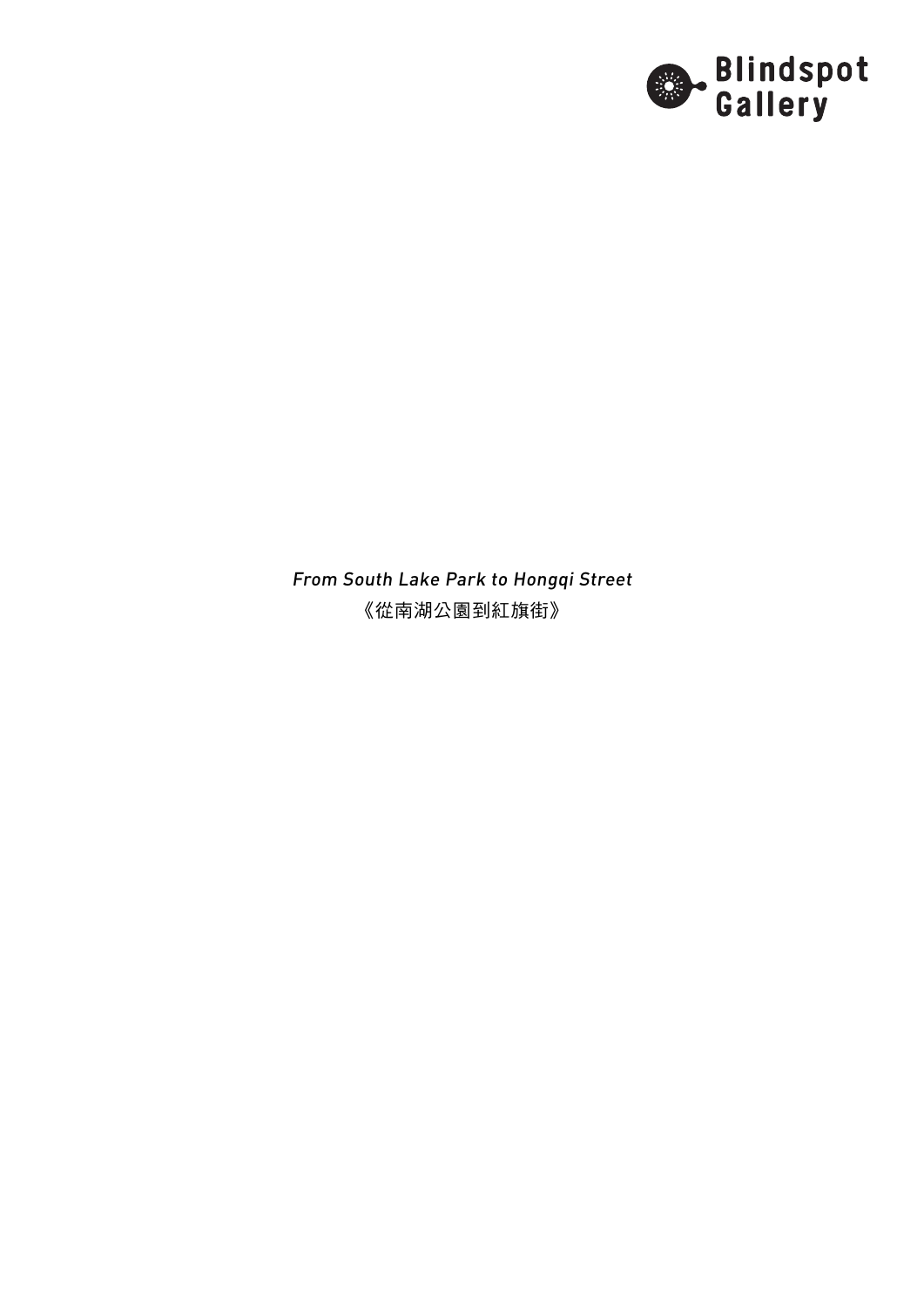

What is "Manchukuo Film Association"? This is the fundamental inquiry in my "Manchukuo Film Project", but also the most difficult question to answer. Against a past intentionally forgotten by both the Chinese and the Japanese, people with different perspectives have their own precise definition of this past, while actively or passively catering to each other's. However, and often, most describe this as a "blank that needs filling". "Language" is the point of entry I chose for this work. As I attempt to explicate "Manchukuo Film Association", I recognize that I, like those I interviewed, like those who worked in this film studio half a century ago, am facing a similar obstacle. We have to constantly modify our words, "I" or "we", "certainly" or "possibly"? We know there is no foolproof way of speaking, and often we are speechless. Against the irreconcilable relationship between China and Japan, past stories seem to never achieve an ending. But I finally come to the realisation, that language, as Paul Celan states, will pass through silence and answerlessness, and remain unlost in the midst of the losses.

—Hao Jingban

「株式會社滿州映畫協會」是什麼?這是我在面對「滿映項目」時最基礎的問題,卻也是 最難回答的問題。站在不同立場的人都對這個在戰後被中日雙方故意忘記的過去,有着自 己非常確切的定義,或主動、或被動迎合;但同時它又常常被所有人描述成一個「需要填 充的空白」。「語言」是我在這個作品中選擇的切入點。在我試圖敍述「滿映」時,越 發發現自己和那些我採訪過的人、和大半個世紀前在這家電影公司工作的人面臨了類似的 障礙。我們都需要不斷措辭,「我」還是「我們」,「肯定」還是「可能」?都知道沒有 安全的説法,都常常張不開口。在這場無法和解的中日關係中,過去的故事似乎還沒有結 束。但最終我發現,語言,正如保羅·策蘭所説,會「穿過沈默」,「永不丟失地保留在 一件東西的損失中。」

——郝敬班